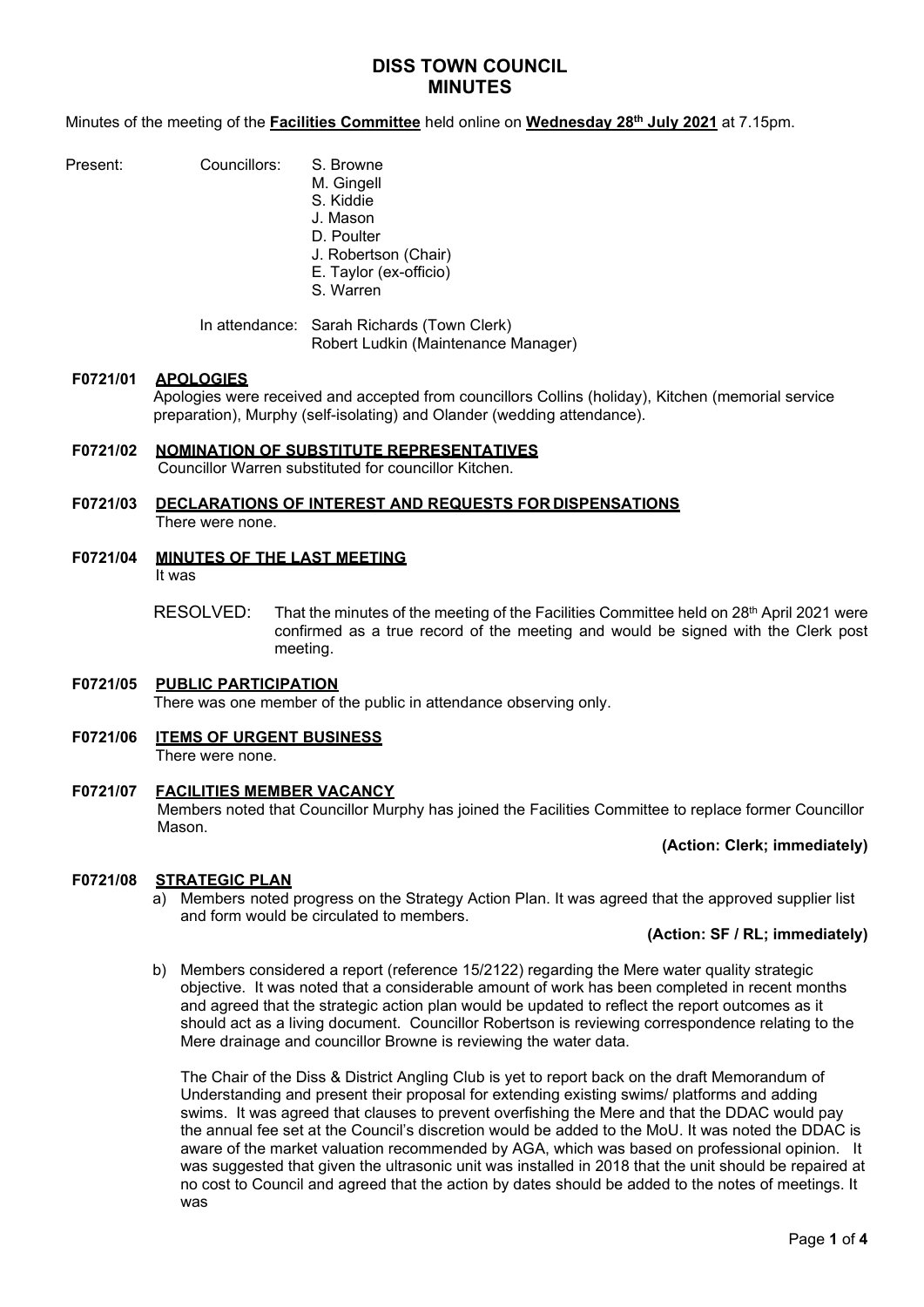RESOLVED: 1. To approve the draft Memorandum of Understanding between Diss Town Council and the Diss & District Angling Club subject to the additional clauses including the annual rent, rental review, Friday and Saturday night fishing parameters, overfishing and other clauses deemed necessary.

> 2. To give delegated authority to the Clerk to work with the Chair of the Facilities committee, Council Leader and Chair of the Diss & District Angling Club to finalise the Memorandum of Understanding.

**(Action: Clerk / JR / SO; by 18.11.21)**

# **F0721/09 ATHLETICS TRACK**

Members considered a report (reference 14/2122 referred) to provide funds from the current Earmarked Reserves to clean and repair the athletics track. It was noted that maintenance for this asset should have been budgeted for and that the Responsible Finance Officer has it noted for the forthcoming budgeting process. There was discussion about the proposal in the Diss & District Neighbourhood Plan for a preferred accessible site for new leisure provision and the considerable funding requirements and that the action group reviewing the income generational opportunities on this site will be considering how to bridge the gap between income and expenditure. It was

RESOLVED: To approve expenditure of £4,000 from Earmarked Reserves SPG track maintenance to clean and repair the athletics track.

**(Action: RL; immediately)**

# **F0721/10 CEMETERY REGULATIONS**

Members considered amendments to the Cemetery Regulations. It was

RESOLVED: to approve the amendments to clauses 40 and 41 of the Cemetery Regulations. **(Action: Clerk; immediately)**

#### **F0721/11 REPRESENTATIVES ON OUTSIDE BODIES**

- a) Members considered appointing a Council representative to the Diss & District Allotment Association. It was
- RESOLVED: to appoint councillor Wooddissee as the Council representative to the Diss & District Allotment Association.

**(Action: Clerk / JW; immediately)**

- b) Members considered appointing a Council representative to a group connecting local communities. It was
- RESOLVED: to appoint councillor Browne as the Council representative to a group connecting local communities.

#### **(Action: Clerk / SB; immediately)**

### **F0721/12 MERE'S MOUTH**

Members considered in principle approval of a commitment to move forward with the Mere's Mouth as the destination for a sculpture as part of Norfolk County Council's EXPERIENCE Tourism Art Trail Project. It was noted that the landowner, the Diss Parochial Charity has already given its permission for the project to start and the timetable allows for a considerable consultation period with relevant parties. It was

RESOLVED: to approve in principle a commitment to move forward with the Mere's Mouth as the destination for a sculpture as part of Norfolk County Council's EXPERIENCE Tourism Art Trail Project.

### **(Action: Clerk; immediately)**

## **F0721/13 PROGRESS REPORT**

Members noted progress on decisions made at the last meeting of this committee. It was agreed that the date for completion for the MoU relating to the wildlife gardens would be amended to mid-September, that the future maintenance requirements relating to the bird proofing at the Corn Hall would be considered as part of the budgeting process and that the date for completion for CCTV on the Sports Ground site would be updated once the Maintenance Manager has liaised with the contractor regarding the schedule of works proposed for the town centre CCTV system.

**(Action: Clerk / RFO / MM; immediately)**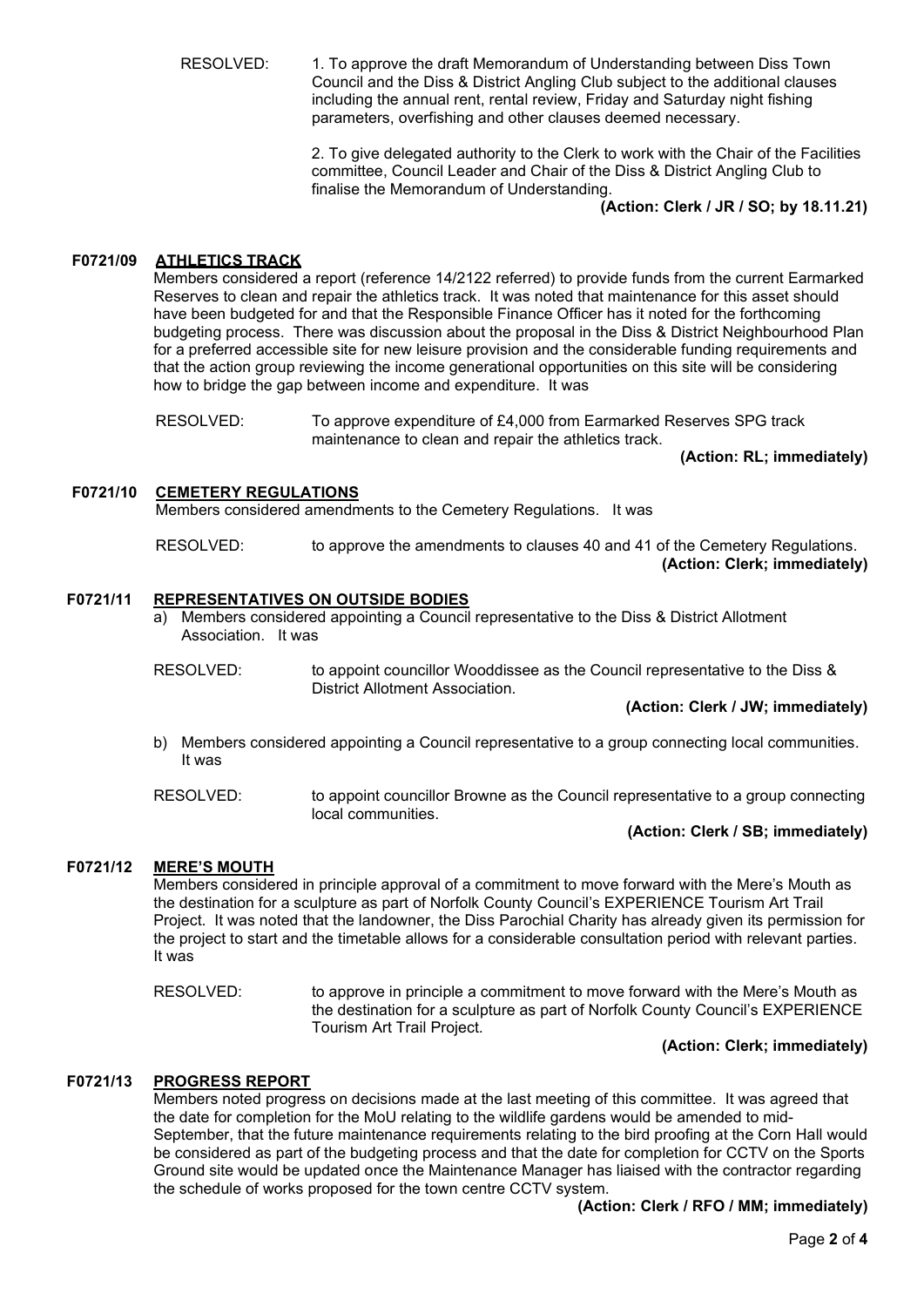# **F0721/14 MEMBER FORUM**

Members considered information or issues relevant to this committee from members for brief discussion, action or inclusion on a future agenda. A resident has enquired about a permit for use of model boats on Diss Mere. There was discussion regarding the feasibility of this given retrieval of boats, safety and impact on anglers and wildlife. It was agreed that councillor Welch would liaise further with the resident on a more detailed proposal and research into what other councils do. It was noted that Needham lakes may provide this opportunity.

Members also discussed the recent Diss Community Noticeboard post relating to the boardwalk gates that appear closed. It was noted that a quote is being sourced to hold the gates open on a magnet and timed to close. It was also agreed that the Police would be informed regarding the illegal vehicular access to Mere Street which has increased particularly from the Chapel St end. It was

RESOLVED: to consider model boat permits for Diss Mere on the next Facilities committee agenda. **(Action: JW / DepTC; by 18.11.21)**

# **F0721/15 DATE OF NEXT MEETING**

Members noted that the next meeting of this committee is scheduled for 24<sup>th</sup> November 2021.

# **F0721/16 PUBLIC BODIES (ADMISSIONS TO MEETINGS)**

Members considered a resolution under the Public Bodies (Admissions to Meetings) Act 1960 and Standing Orders 3d to exclude members of the public and press in order to discuss the following items which are properly considered to be of a confidential nature.

# **F0721/17 CEMETERY CHAPEL**

Members considered a confidential report (reference 16/2122 referred) regarding the works required on the Cemetery Chapel. There was discussion regarding its longer-term use, the accuracy of the uplift on wood price stated in the report and it was agreed that the date on the tender form should be amended to coordinate with the September Full Council meeting. It was

RESOLVED: To advertise the contract for the specified works to the Cemetery Chapel on the government's Contracts Finder website with a review of the quotes received and budgetary requirements by the September Full Council meeting.

**(Action: DepTC / RFO; by 09.09.21)**

# **F0721/18 PARK**

Members considered a confidential report (reference 17/2122 referred) regarding the installation of new park play equipment. There was discussion about the advantages and disadvantages with both options. Option 1 was more imaginative with more entry and exit points, provides a ramp to the upper platform, which may have both risks and rewards for wheelchair users at the top although there was a concern raised regarding the photo of the completed solution as it looked not to be level on the ground.

Members discussed the positioning of the springer in Option 2 that is proposed a considerable distance away from the main piece, that it may be less accessible for those who are unable to walk, includes a footpath to enable access, appears to be more vandal proof with more suitable surfacing solution and double-width slide.

There was discussion regarding the possibility of including elements of both designs, a swing for wheelchair users, and whether the swinger could be moved to be with the main part of the equipment in Option 2. It was noted that the 25-year guarantee does not apply to all items and that the ongoing maintenance costs would need to be understood for budget setting. It was agreed the two options would be presented to the community for feedback and that the suppliers would be asked to guarantee their prices until the end of September to allow for the consultation period.

RESOLVED: 1. To consult the public on the two play equipment options for Diss Park from w/c 2<sup>nd</sup> August for two weeks with a review of the feedback and any changes to the proposals for review by Full Council in September.

> 2. To approve the installation of the additional play equipment to the north of the existing play area and west of the pathway leading to Denmark Street in Diss Park. **(Action: Clerk / DepTC; by 09.09.21)**

# **F0721/19 TOILETS**

Members considered a confidential report (reference 18/2122 referred) regarding the Council's toilet